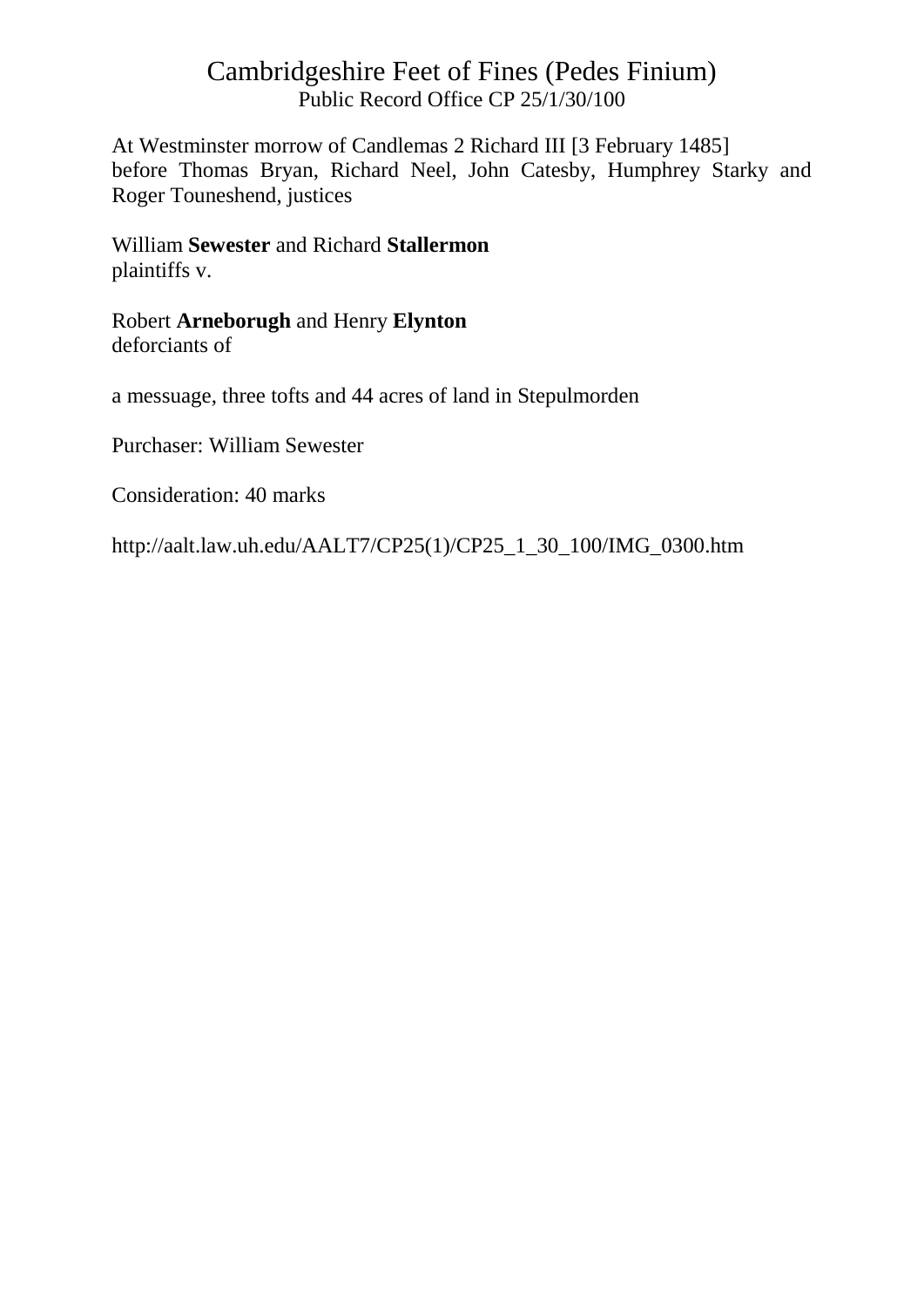At Westminster morrow of Martinmas 2 Richard III [12 November 1484] before Thomas Bryan, Richard Neel, John Catesby and Humphrey Starky, justices

adjourned to octaves of Hilary 2 Richard III [20 January 1485]

John **Powdich** of Wysebech and Elizabeth his wife daughter of William **Reynold**

plaintiffs v.

John **Laurans** and Agnes his wife deforciants of

a messuage in Wysebech

Regrant to John and Elizabeth Powdich

http://aalt.law.uh.edu/AALT7/CP25(1)/CP25\_1\_30\_100/IMG\_0299.htm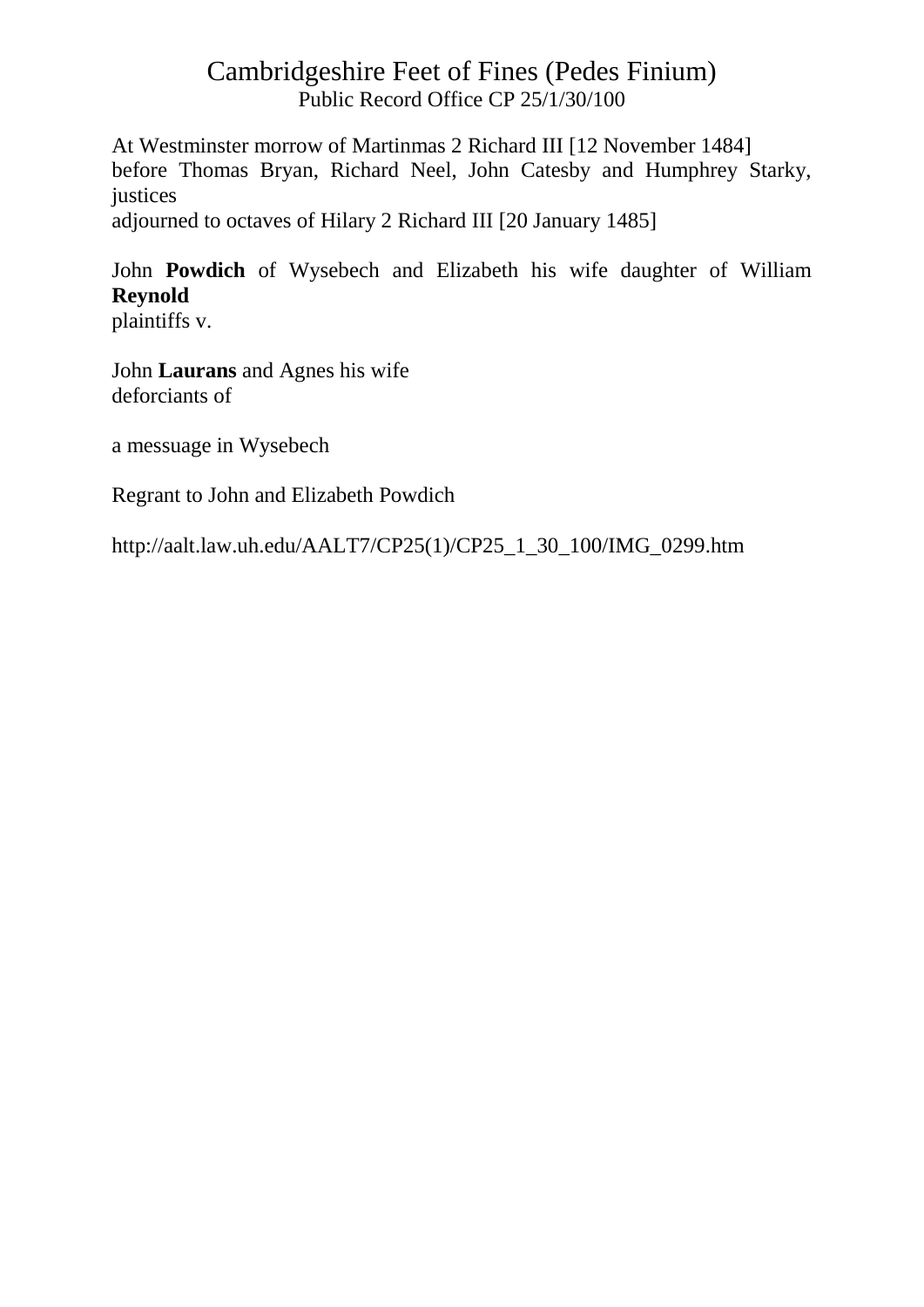At Westminster quindene of Martinmas 2 Richard III [25 November 1484] before Thomas Bryan, Richard Neel, John Catesby, Humphrey Starky and Roger Touneshend, justices

John **Morgan**, Robert Morgan and Thomas **Wylshere** plaintiffs v.

William **Leffrend** junior and Elizabeth his wife deforciants of

18 acres of land in Gylden Morden

Purchaser: John Morgan

Consideration: £10

http://aalt.law.uh.edu/AALT7/CP25(1)/CP25\_1\_30\_100/IMG\_0297.htm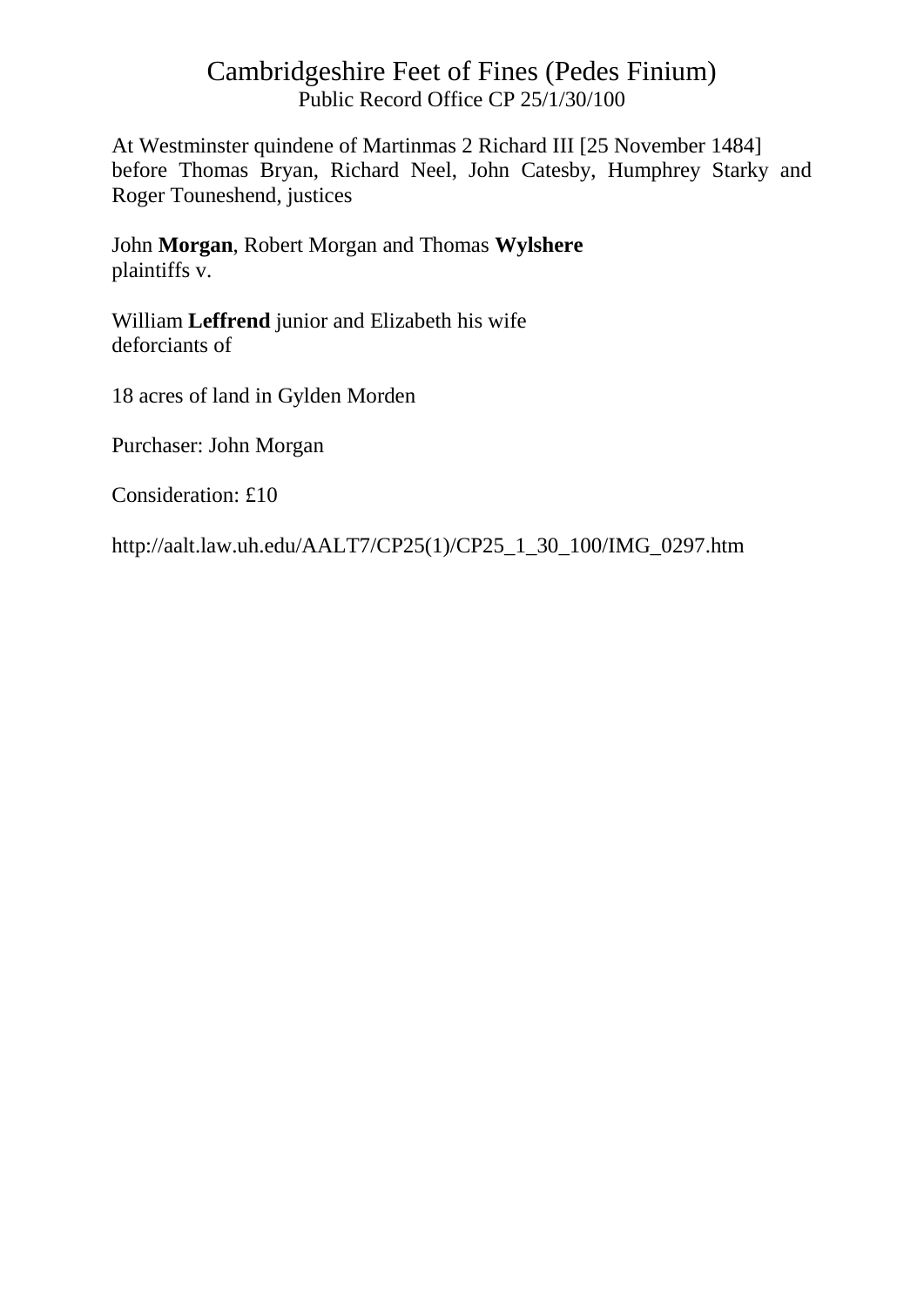At Westminster octaves of Midsummer 2 Richard III [1 July 1484] before Thomas Bryan, Richard Neel, John Catesby and Humphrey Starky, justices

William **Frost**, Thomas **Gunnell** and John **Morgan** plaintiffs v.

William **Leffrend** junior and Elizabeth his wife deforciants of

a messuage, two tofts and 50 acres of land in Gylden Mordon

Purchaser: William Frost

Consideration: £20

http://aalt.law.uh.edu/AALT7/CP25(1)/CP25\_1\_30\_100/IMG\_0296.htm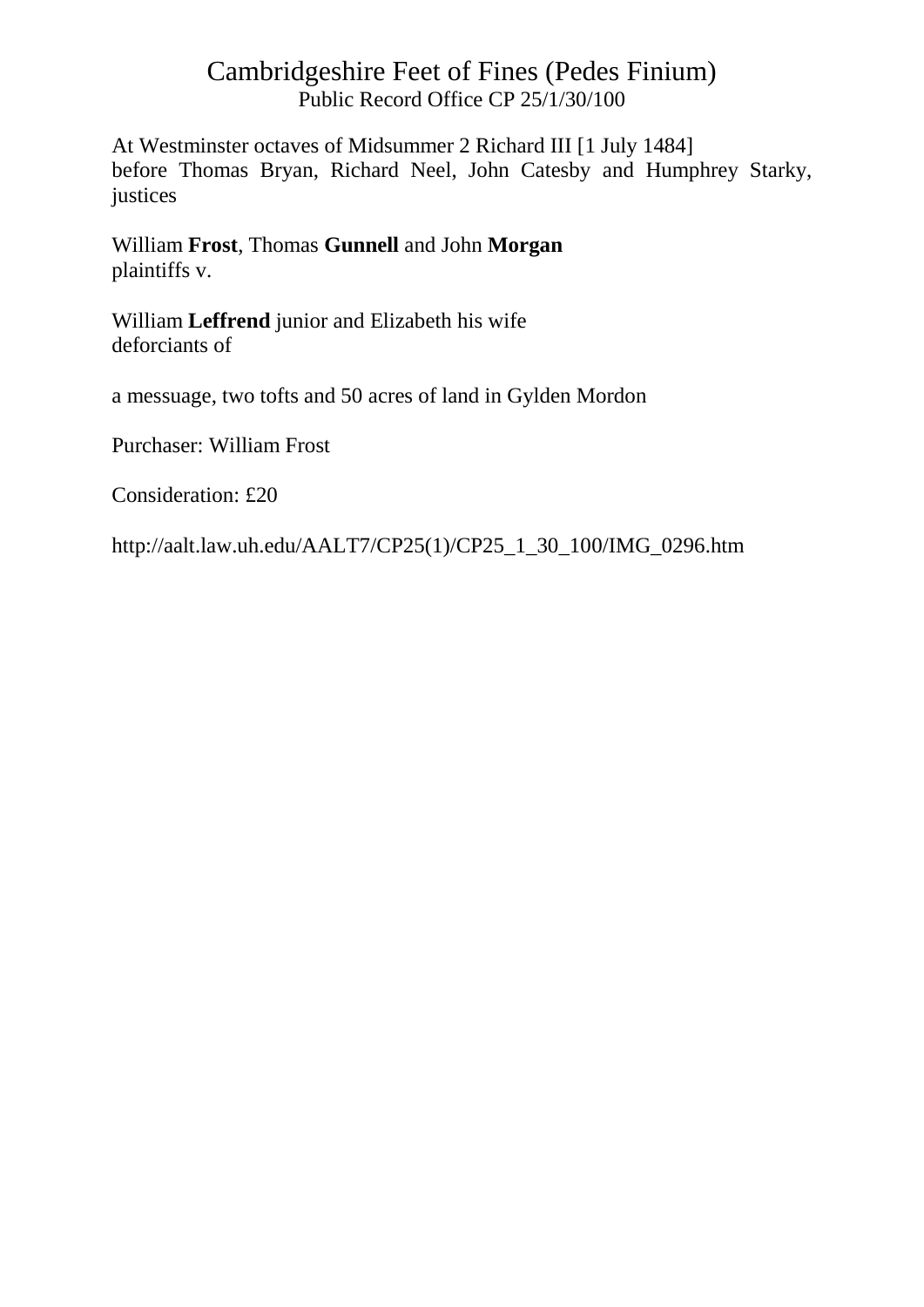At Westminster quindene of Easter 1 Richard III [2 May 1484] before Thomas Bryan, Richard Neel, John Catesby and Humphrey Starky, justices

Thomas **Hunston** and William **Euerard** plaintiffs v.

William **Graunger** and Alice his wife deforciants of

two messuages in Wysbeche

Purchaser: Thomas Hunston

Consideration: £20

http://aalt.law.uh.edu/AALT7/CP25(1)/CP25\_1\_30\_100/IMG\_0295.htm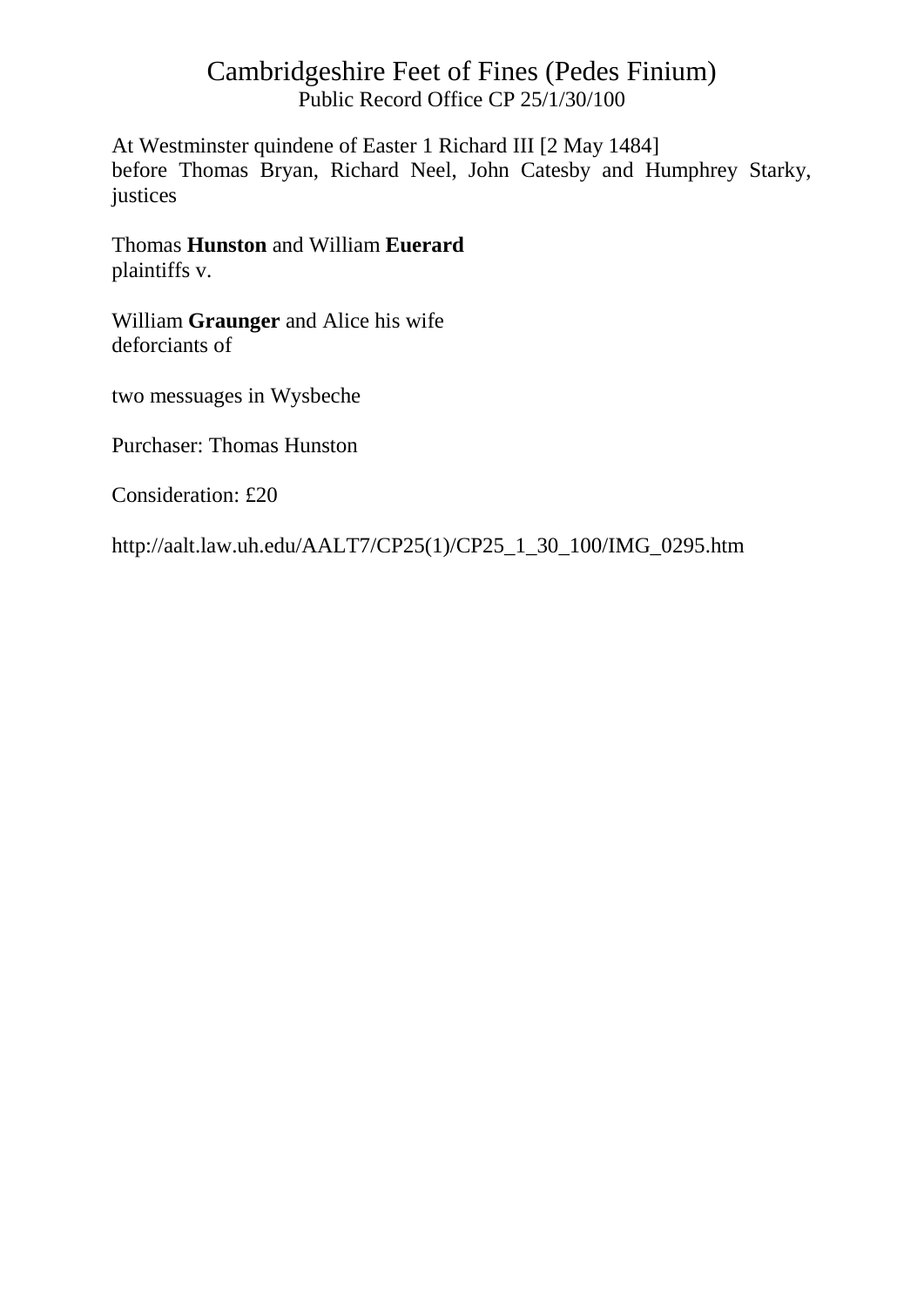At Westminster a month from Michaelmas 22 Edward IV [27 October 1482] before Thomas Bryan, Richard Chokke, Richard Neel and John Catesby, justices

John **Tapton** clerk plaintiff v.

John **Emlyn** and Johanna his wife deforciants of

four messuages, a toft, four gardens and 2 acres of pasture in the parish of St Giles in Cambridge

Purchaser: John Tapton

Consideration: 100 marks

http://aalt.law.uh.edu/AALT7/CP25(1)/CP25\_1\_30\_100/IMG\_0294.htm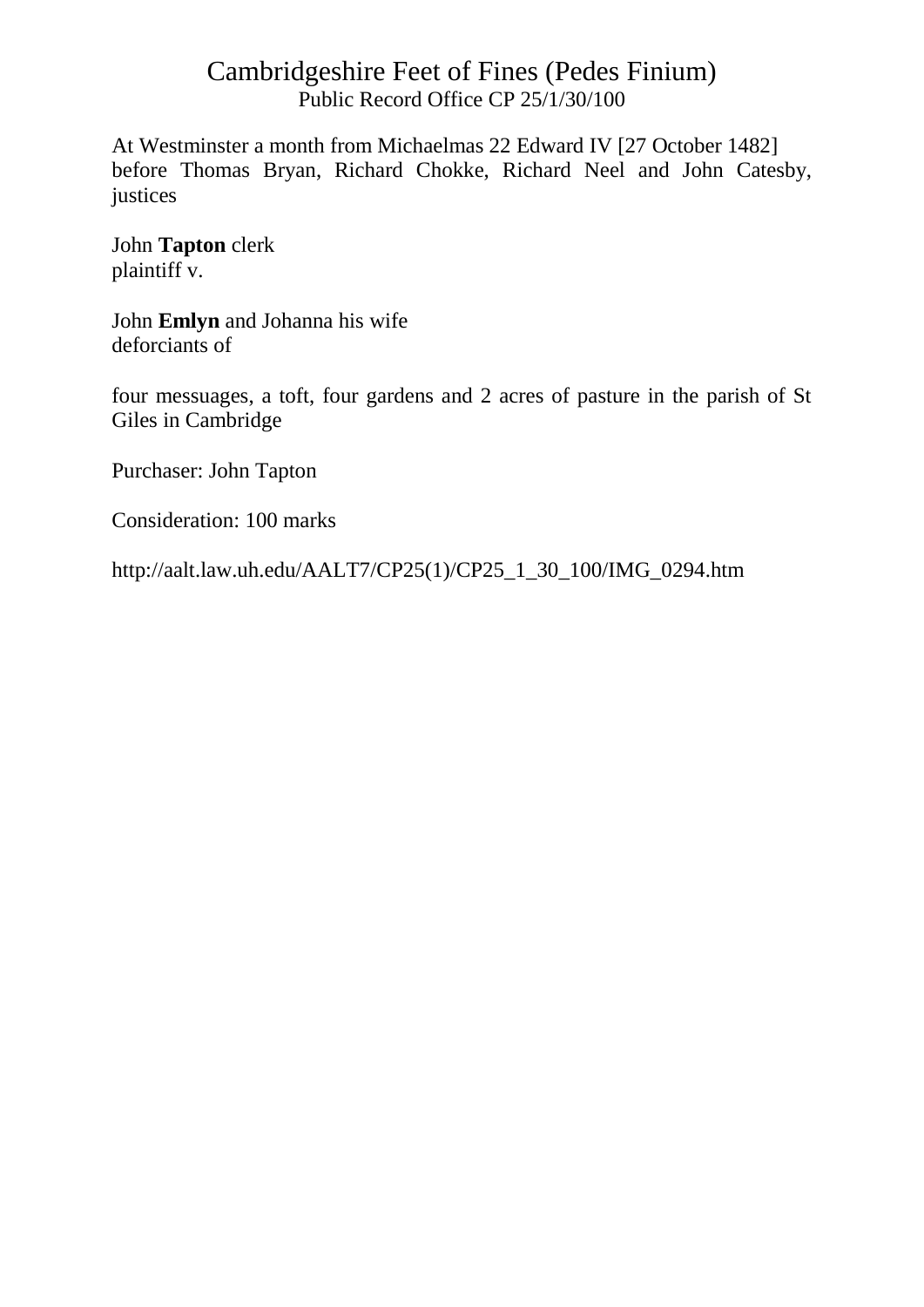At Westminster quindene of Midsummer 20 Edward IV [8 July 1480] before Thomas Bryan, Richard Chokke, Thomas Littelton and Richard Neel, justices

adjourned to octaves of Michaelmas 20 Edward IV [6 October 1480]

John **Chittok**, Robert **Aylmer**, Edmund **Moore** and George **Pykenham** plaintiffs v.

James **Caron** and Isabella his wife deforciants of

a messuage, 30 acres of land and 2 acres of meadow in Badburgham

Purchaser: John Chittok

Consideration: £40

http://aalt.law.uh.edu/AALT7/CP25(1)/CP25\_1\_30\_100/IMG\_0293.htm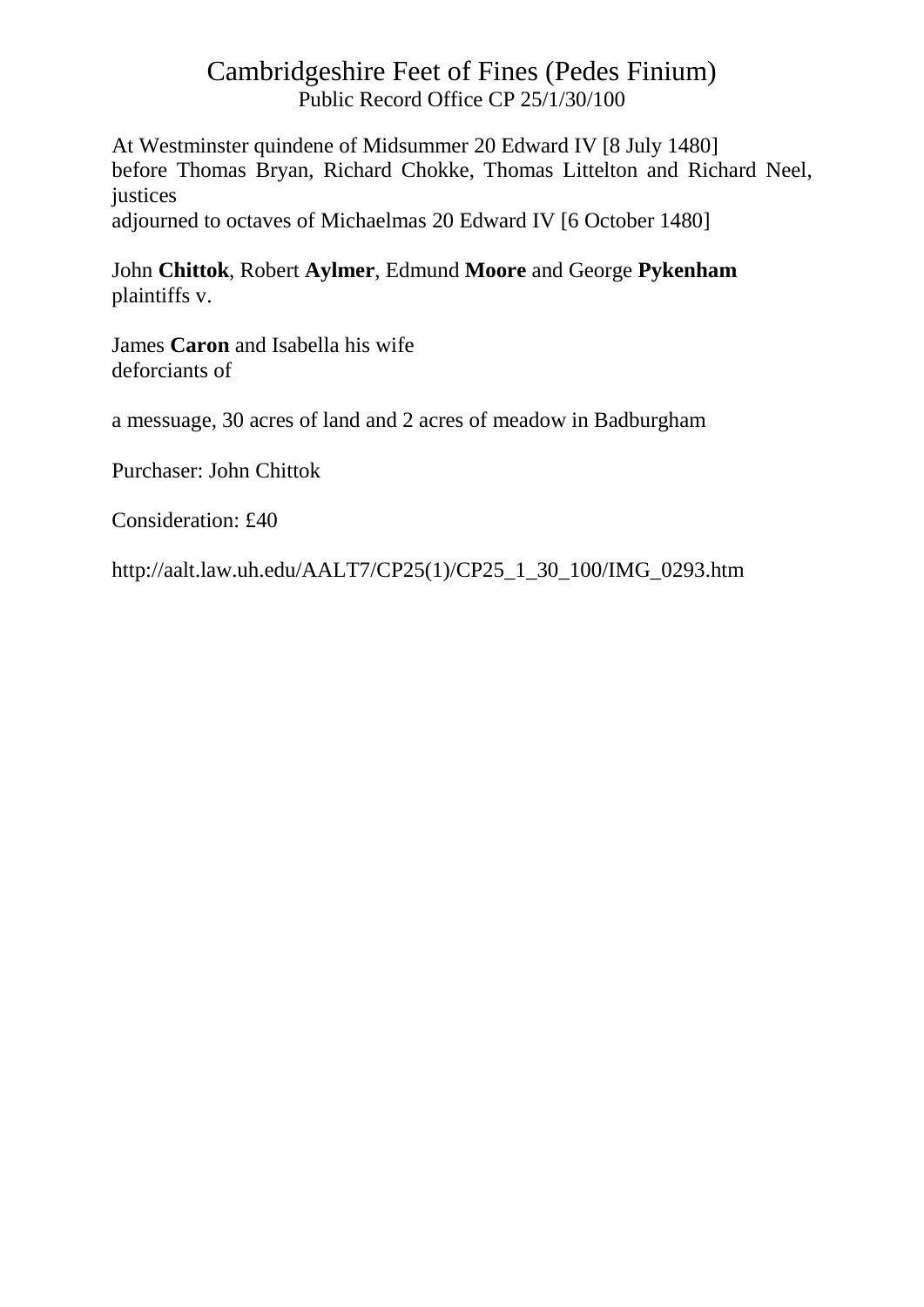At Westminster a month from Michaelmas 19 Edward IV [8 July 1479] before Thomas Bryan, Richard Chokke, Thomas Littelton and Richard Neel, justices

John **Ripplyngham** clerk, Ralph **Songer** clerk, Gerard **Berell** clerk, John **Hesewell** and William **Thirkell** plaintiffs v.

John **Wright** and Anna his wife deforciants of

a messuage, 61 acres of land and 4 acres of meadow in Fulburn

Purchaser: John Ripplyngham

Consideration: £40

Warranty against the abbot of St Peter's, Westminster

http://aalt.law.uh.edu/AALT7/CP25(1)/CP25\_1\_30\_100/IMG\_0292.htm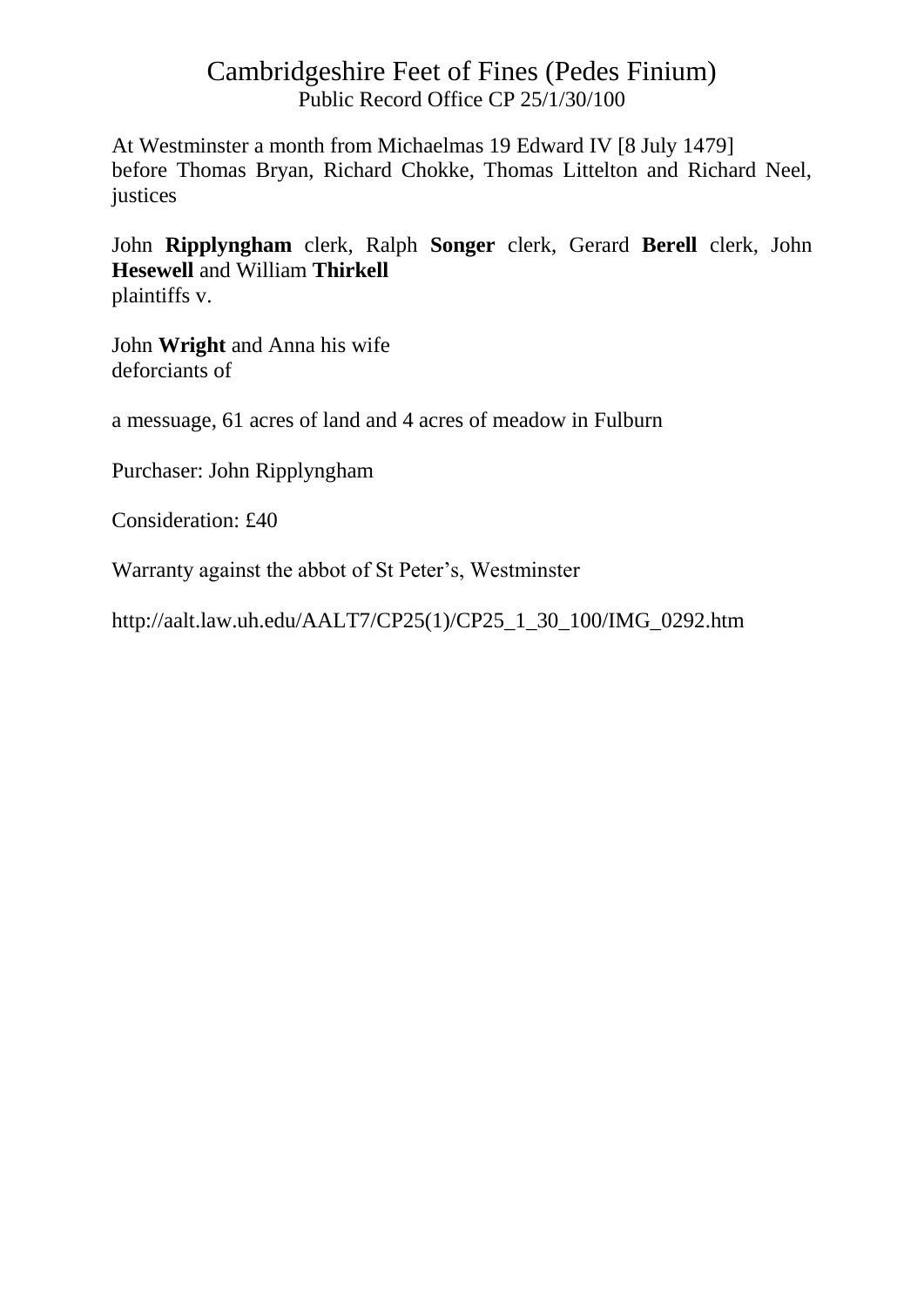At Westminster quindene of Martinmas 19 Edward IV [25 November 1479] before Thomas Bryan, Richard Chokke, Thomas Littelton and Richard Neel, justices

Thomas **Copley** clerk, William Copley, Henry **Langley** esquire, Edward **Goldesburgh**, Thomas **Rayner** and John **Harryes** plaintiffs v.

Roger **Lovet** and Alice his wife deforciants of

the manor of Bokesworth called Ouerhall

Purchaser: William Copley

Consideration: £300

http://aalt.law.uh.edu/AALT7/CP25(1)/CP25\_1\_30\_100/IMG\_0291.htm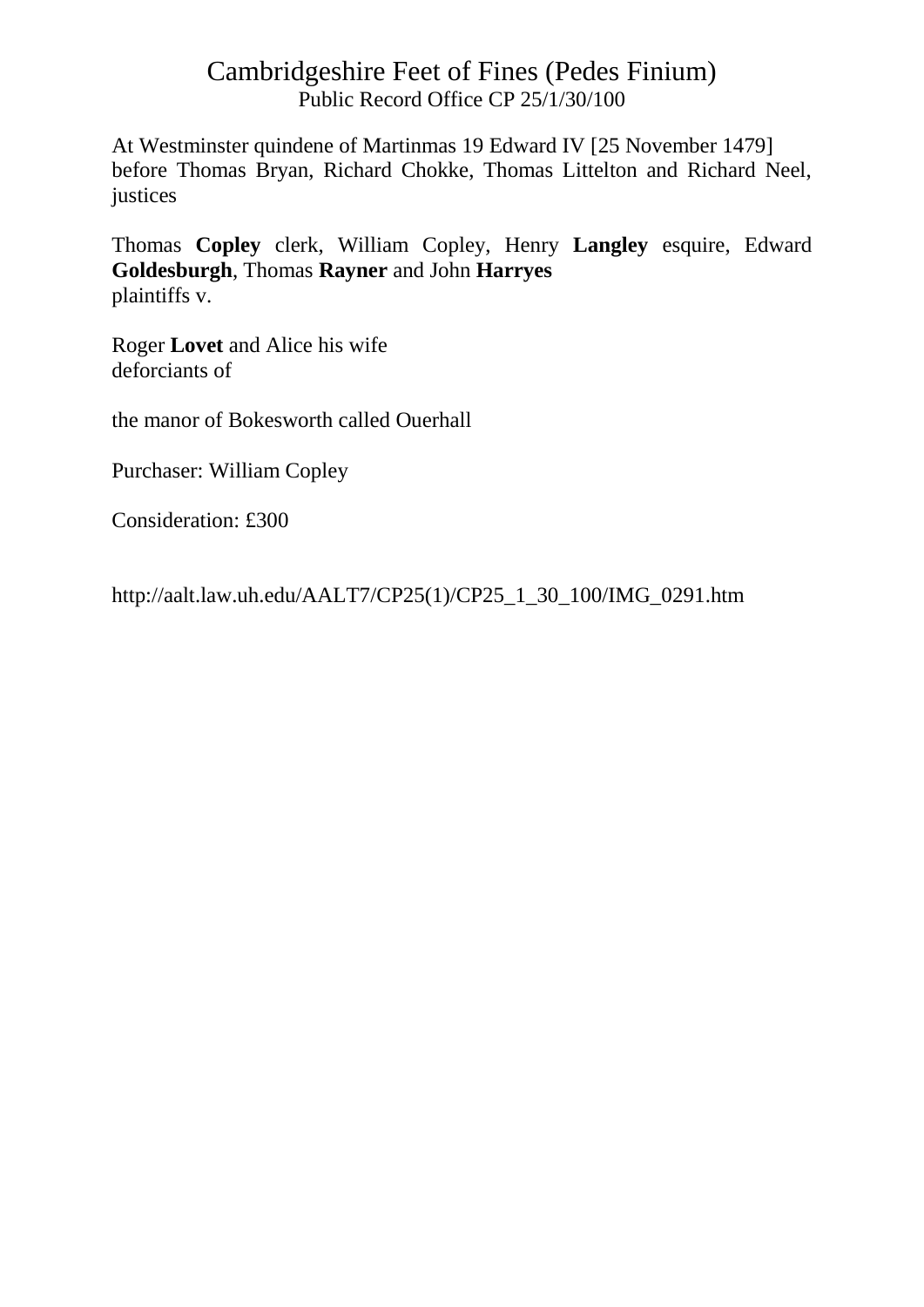At Westminster octaves of Michaelmas 19 Edward IV [25 November 1479] before Thomas Bryan, Richard Chokke, Thomas Littelton and Richard Neel, justices

John **Radclyf** Fitz Walter, Richard **Suthwell**, Thomas **Brampton**, Robert **Parys**, Edmund **Jenney**, James **Hobert** and Robert **Morley** plaintiffs v.

John **Lokton** and Katherine his wife deforciants of

two messuages, 80 acres of land and 2 acres of meadow, and liberty of two folds, in Dokisworth Petir and Dokisworth John

Purchaser: Thomas Brampton

Consideration: 100 marks

http://aalt.law.uh.edu/AALT7/CP25(1)/CP25\_1\_30\_100/IMG\_0290.htm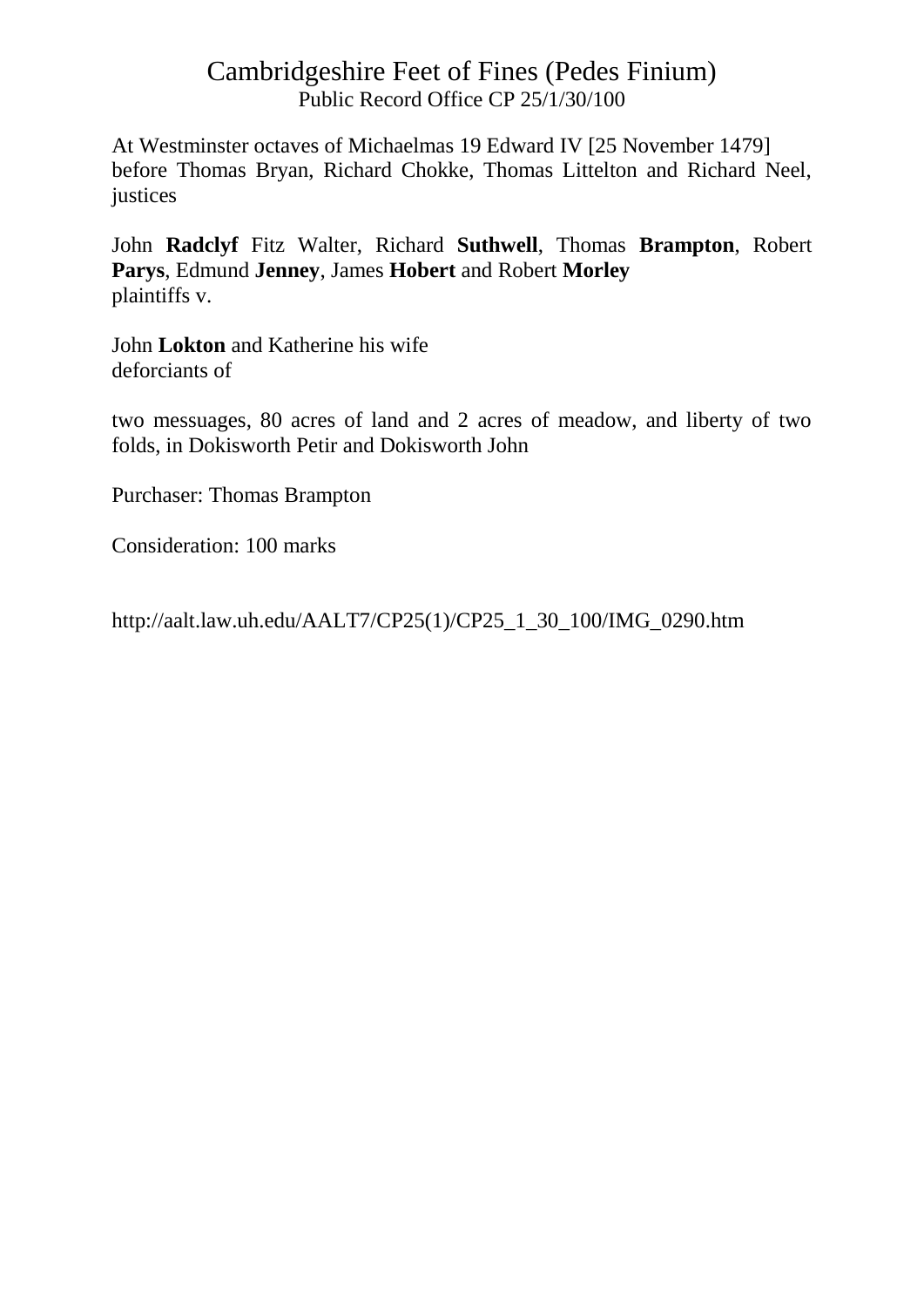At Westminster morrow of Martinmas 17 Edward IV [12 November 1477] before Thomas Bryan, Richard Chokke, Thomas Littelton and Richard Neel, justices

William **Slade**, John **Dalton**, John **Harrop** and Clement **Donyngton** plaintiffs v.

Henry **Dauintre** and Margaret his wife daughter and heir of William **Bramston** deforciants of

5 acres of land in Gamelyngey

Purchaser: William Slade

Consideration: 20 marks

http://aalt.law.uh.edu/AALT7/CP25(1)/CP25\_1\_30\_100/IMG\_0289.htm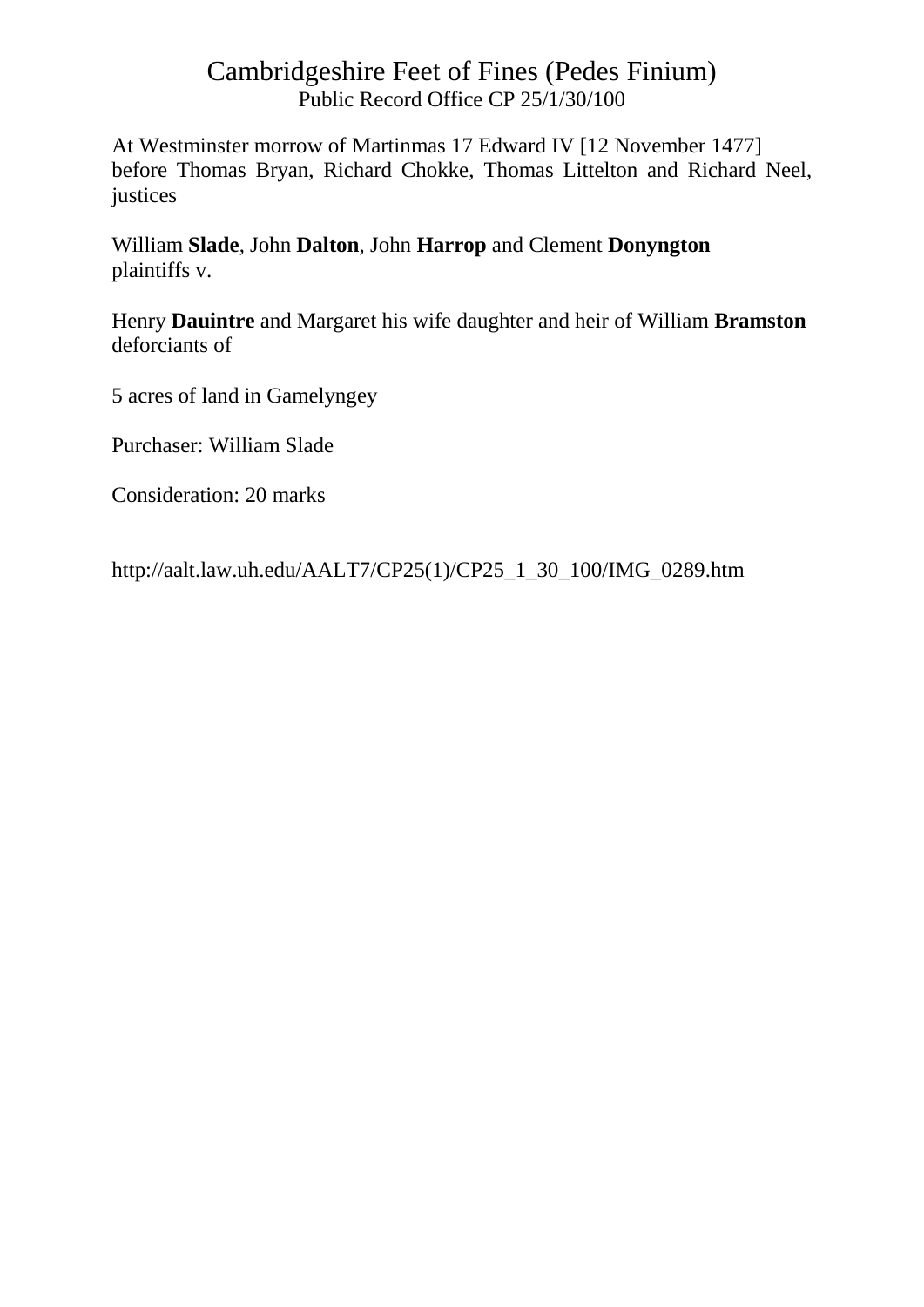At Westminster morrow of Martinmas 17 Edward IV [12 November 1477] before Thomas Bryan, Richard Chokke, Thomas Littelton and Richard Neel, justices

Robert **Wysete**, Thomas **Hildersham** and John **Wright** plaintiffs v.

John **Wymbold** and Margaret his wife )one of the daughters and heirs of Agnes daughter of Baldwin de **Tylney**) and Agnes **Hunt** widow deforciants of

a messuage, 44 acres of land, 5 acres of meadow, 6 acres of pasture, 4 acres of woodland, 40 acres of marsh and 19s 2½d rent and the rent of a pound of cumin in Wentworth Sutton and Wycheford

Purchaser: Robert Wysete

Consideration: 40 marks

http://aalt.law.uh.edu/AALT7/CP25(1)/CP25\_1\_30\_100/IMG\_0288.htm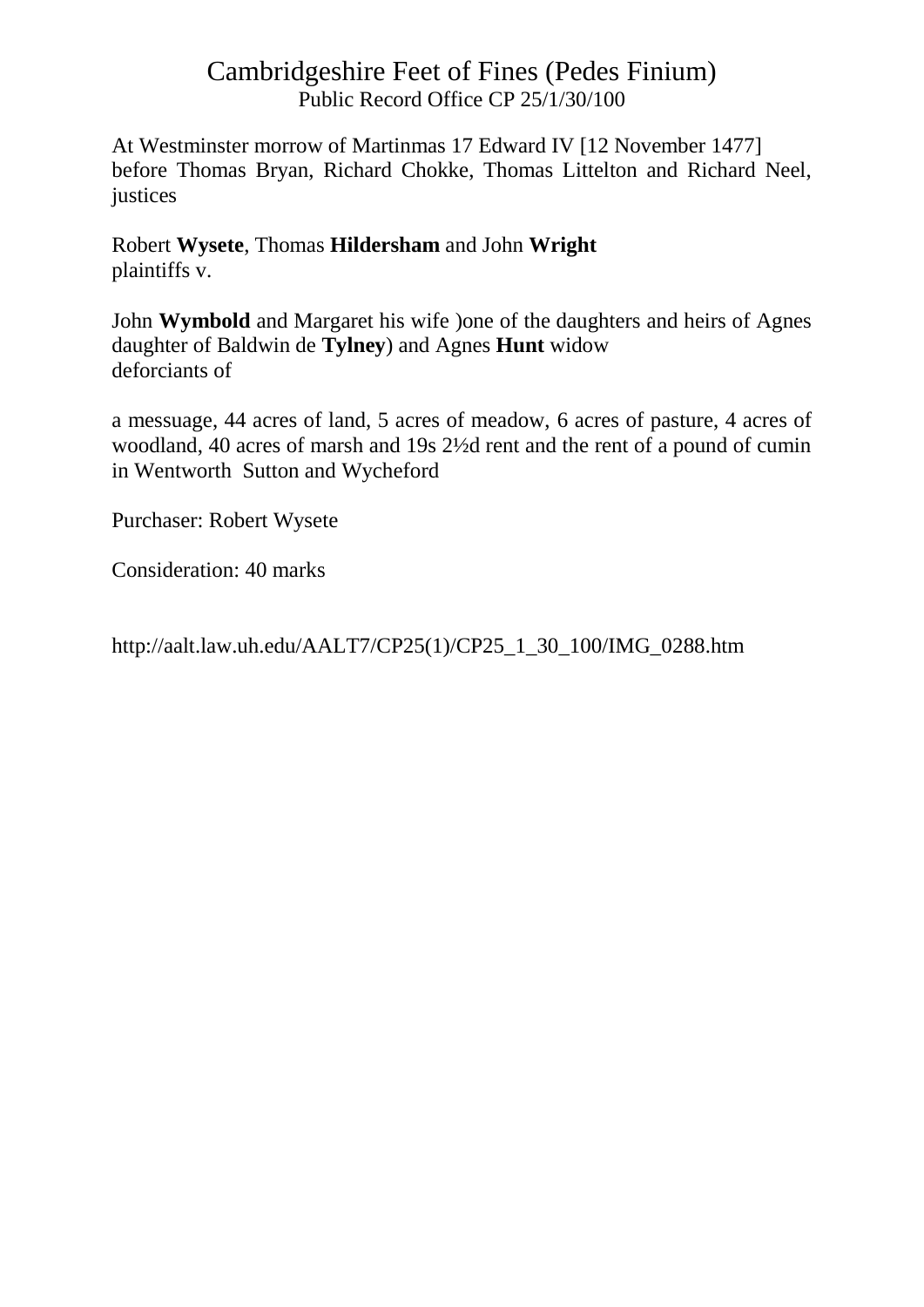At Westminster a month from Easter 10 Edward IV [20 May 1470] before Robert Danby, Walter Moille, John Nedeham, Richard Chokke, Thomas Littelton and Thomas Yonge, justices

Warin **Bolneste**, John **Chaumberleyn**, William **Husbonde**, William **Hamonde** and Thomas Bolneste junior plaintiffs v.

Richard **Lelye** and Mariona his wife, Thomas **Spycere** clerk, Richard **Beston**, Richard **Apelonde**, George **Lorkyn** and John **Stoweton** deforciants of

two messuages and half a virgate of land in Littelyngton

Purchaser: Warin Bolneste

Consideration: £20

http://aalt.law.uh.edu/AALT7/CP25(1)/CP25\_1\_30\_100/IMG\_0287.htm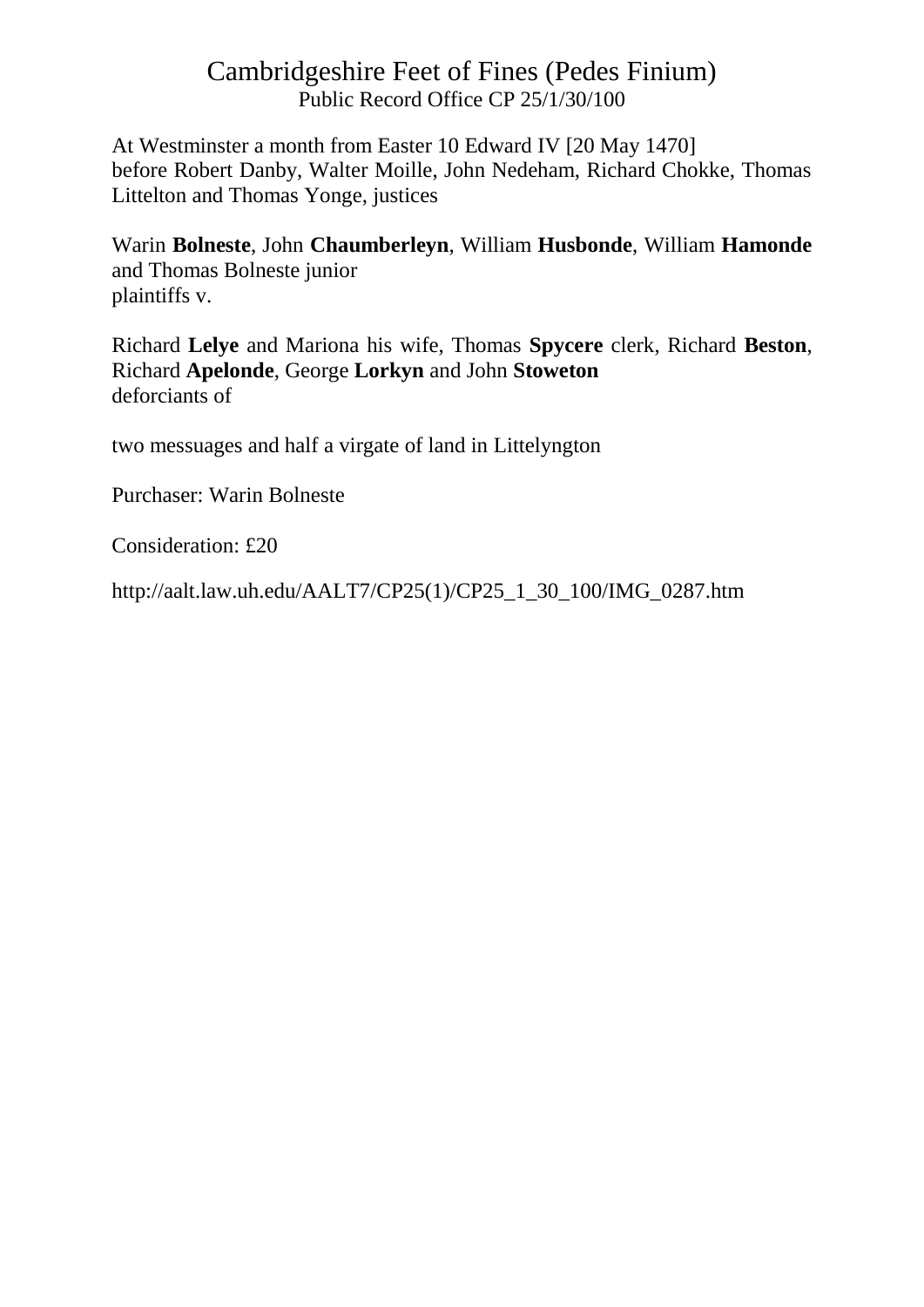At Westminster the morrow of All Souls 8 Edward IV [3 November 1468] before Robert Danby, Walter Moille, John Nedeham, Richard Chokke, Thomas Littelton and Thomas Yonge, justices

William **Hasylden** esquire and Elizabeth his wife plaintiffs v.

John **Say** knight, John **Alyngton** esquire, William **Frevyle** esquire, John **Ansty** esquire, William Alyngton esquire, William **Hertyshorn** esquire, John **Dale** esquire, John **Broun** esquire, Thomas **Eston** esquire and John **Aspylon** *gentilman* deforciants of

the manor of Huntyngfeld in Litlyngton

Regrant to Elizabeth wife of John Hasylden for life, then to William Hasylden

http://aalt.law.uh.edu/AALT7/CP25(1)/CP25\_1\_30\_100/IMG\_0286.htm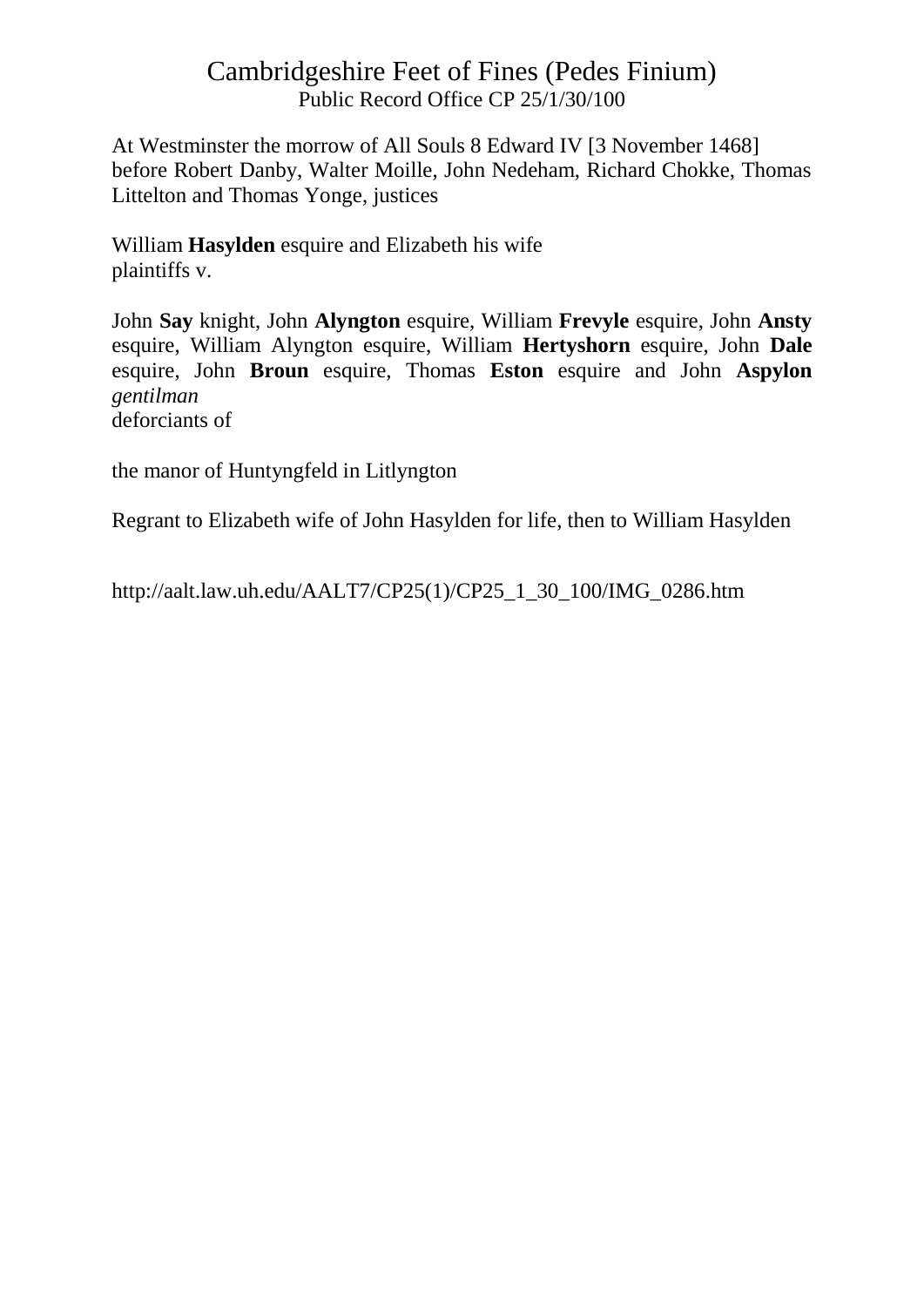At Westminster a month from Michaelmas 5 Edward IV [27 October 1465] before Robert Danby, Nicholas Ayssheton, Peter Ardern, Robert Danvers Walter Moille, John Nedeham and Richard Chokke, justices

William **Tayllard,** Thomas Tayllard clerk, John **Crouche** chaplain, John **Palmer**, John **Canne** and Thomas **Jenkyn** plaintiffs v.

Thomas **Smyth** and Johanna his wife deforciants of

a toft, a moiety of 30 acres of land and a moiety of 4 acres of meadow in Gamelyngey

Purchaser: John Crouche

Consideration: 40 marks

http://aalt.law.uh.edu/AALT7/CP25(1)/CP25\_1\_30\_100/IMG\_0285.htm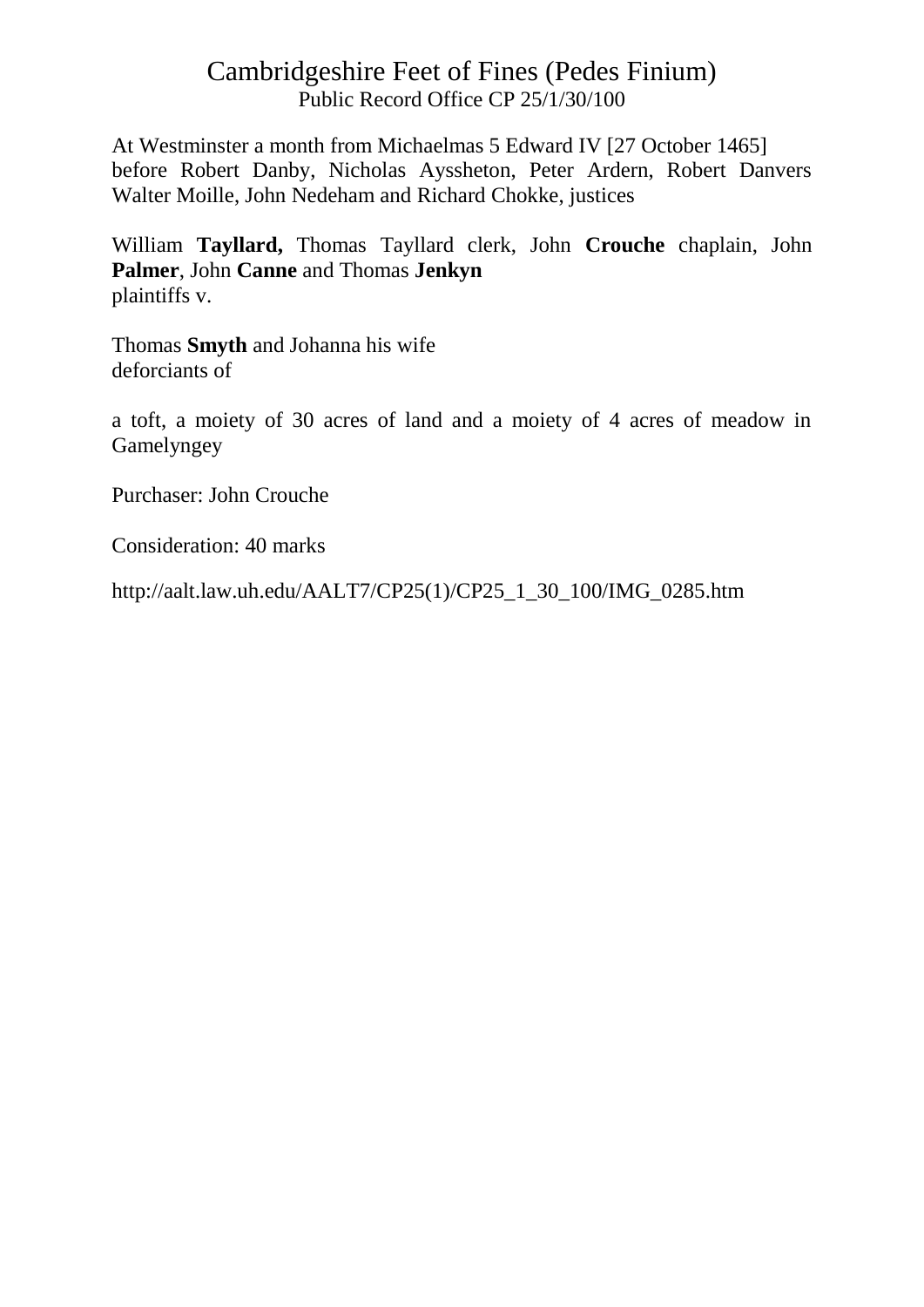At Westminster the morrow of Candlemas 3 Edward IV [3 February 1464] before Robert Danby, Nicholas Ayssheton, Peter Ardern, Robert Danvers Walter Moille, John Nedeham and Richard Chokke, justices adjourned to the quindene of Easter 5 Edward IV [28 April 1465]

Thomas **Bryan** and Edward **Snokeshull** plaintiffs v.

John **Barlowe** deforciant of

20 marks rent from the manor of Barton in Barton

Purchaser: Thomas Bryan

Consideration: £300

http://aalt.law.uh.edu/AALT7/CP25(1)/CP25\_1\_30\_100/IMG\_0284.htm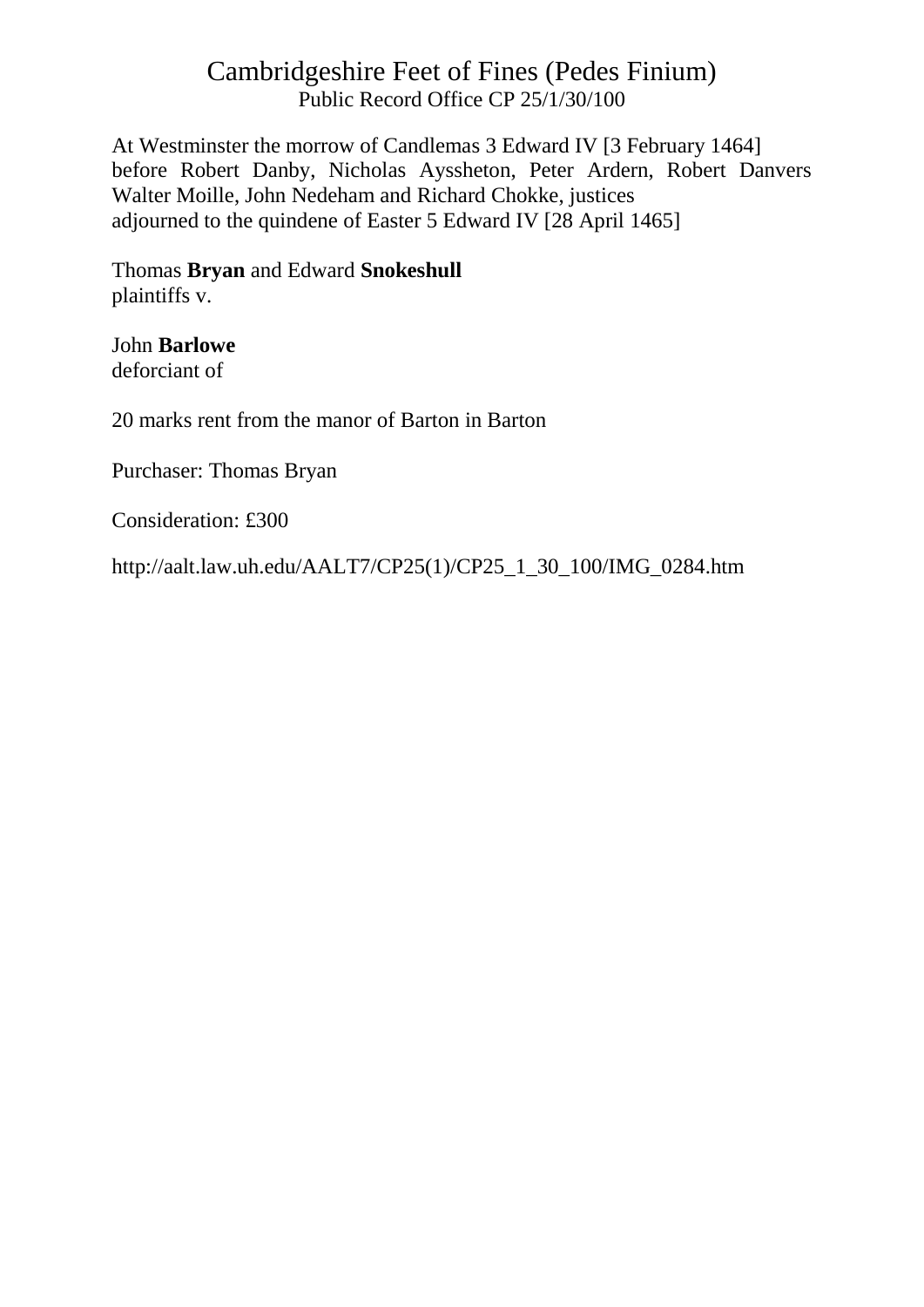At Westminster a month from Easter 5 Edward IV [12 May 1465] before Robert Danby, Nicholas Ayssheton, Peter Ardern, Robert Danvers Walter Moille, John Nedeham and Richard Chokke, justices

# John **Porter**, Thomas **Pynk**, John **Louell** clerk, John **Lamburne** and William **Phelip**

plaintiffs v.

Henry **Chicheley** and Alice his wife deforciants of

the manors of Auenellys Cobbys Bassyngborne Gambons Fyrafys and Bromtons

Purchaser: John Porter

Consideration: £50

http://aalt.law.uh.edu/AALT7/CP25(1)/CP25\_1\_30\_100/IMG\_0283.htm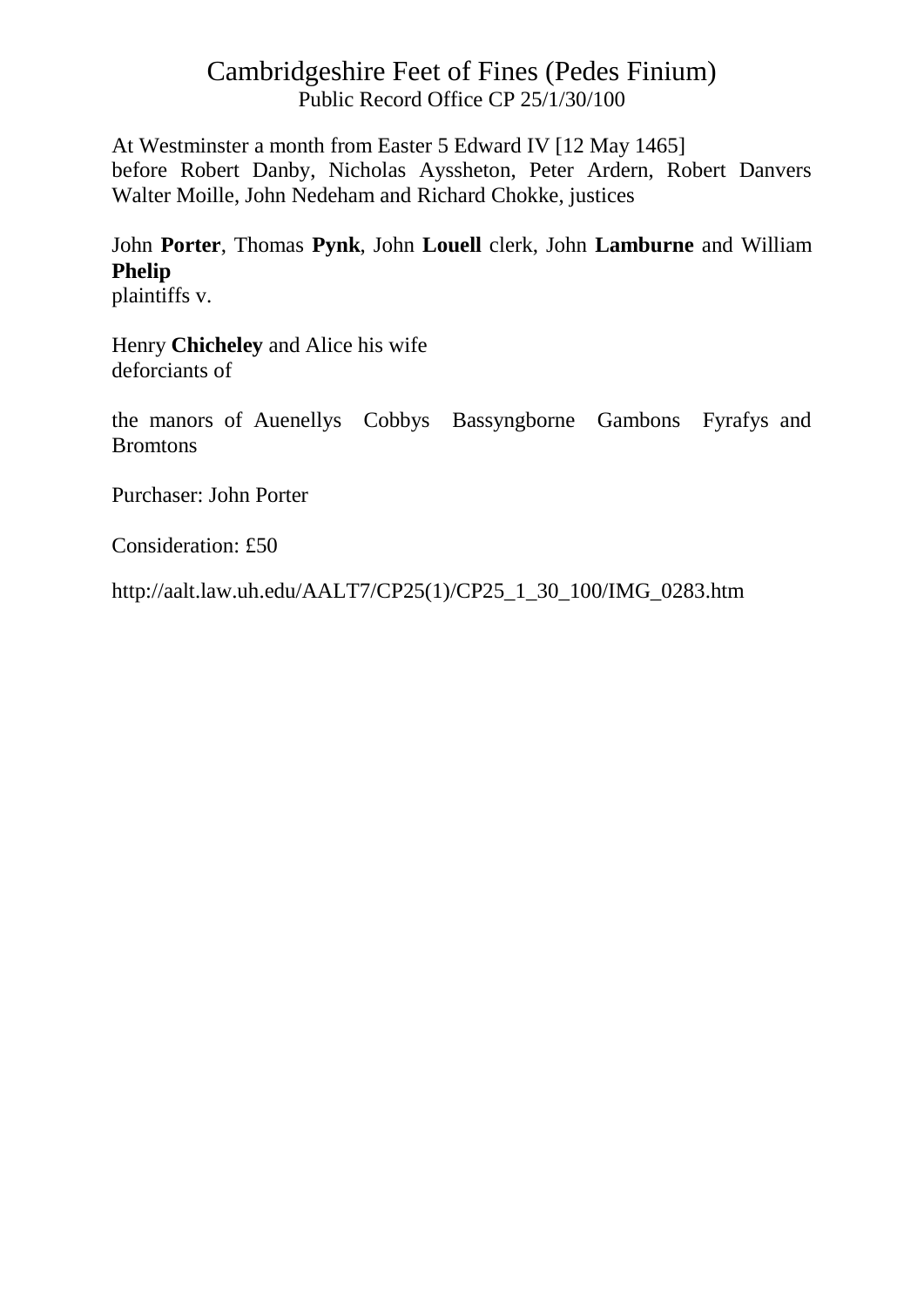At Westminster morrow of All Souls 4 Edward IV [3 November 1464] before Robert Danby, Nicholas Ayssheton, Peter Ardern, Robert Danvers Walter Moille, John Nedeham and Richard Chokke, justices

Hugh **Wyche** alderman of London, Arthur **Ormesby** esquire, John **Barby** mercer of London and George **Dawene** chaplain plaintiffs v.

Thomas **Bateman** esquire and Margaret his wife deforciants of

ten messuages, 80 acres of land, 20 acres of meadow, 12 acres of pasture, 30 acres of woodland and 10s rent in Haueryll

Purchaser: George Dawene

Consideration: 100 marks

http://aalt.law.uh.edu/AALT7/CP25(1)/CP25\_1\_30\_100/IMG\_0282.htm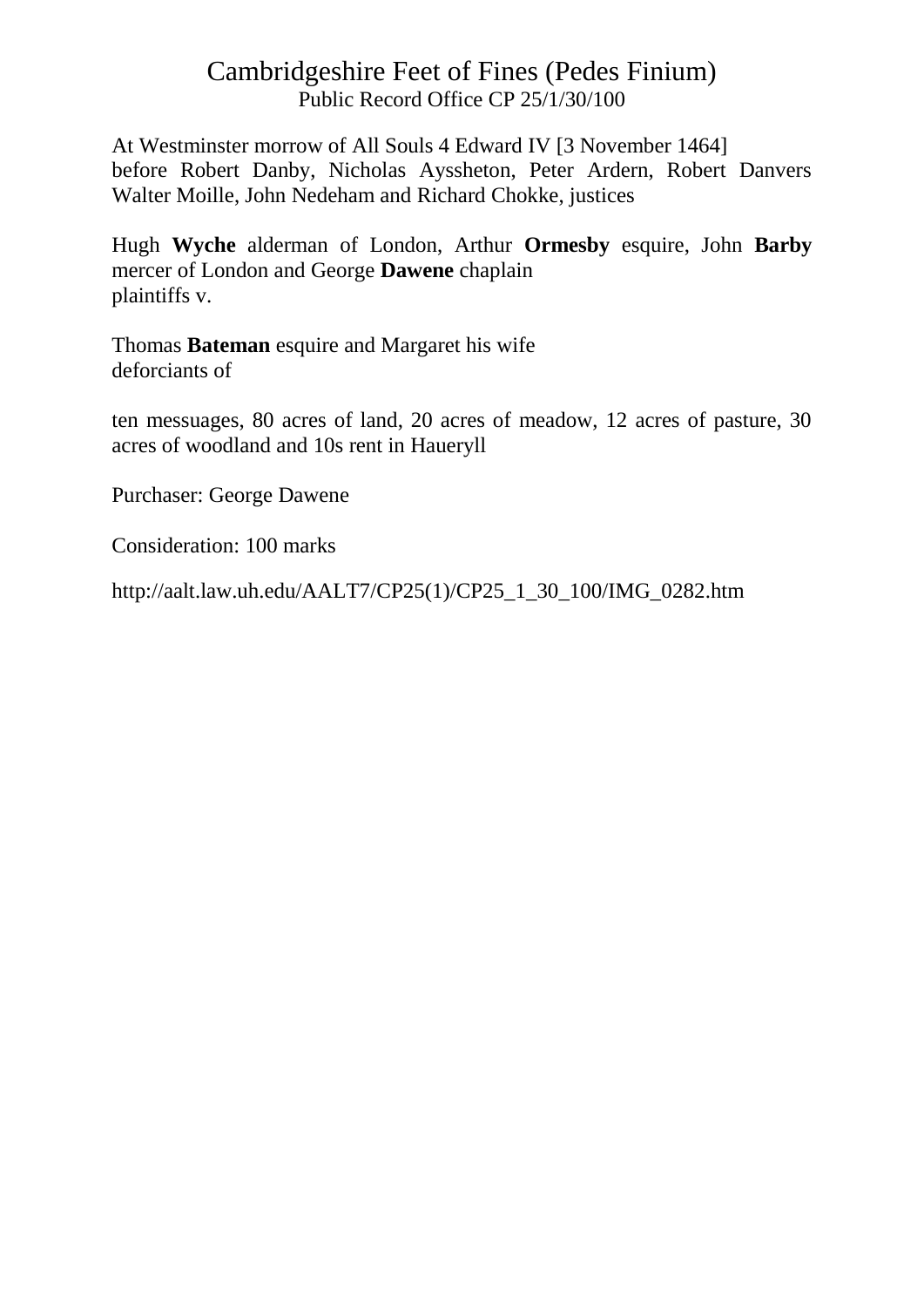At Westminster quindene of Midsummer 3 Edward IV [8 July 1463] before Robert Danby, Nicholas Ayssheton, Peter Ardern, Robert Danvers Walter Moille, John Nedeham and Richard Chokke, justices adjourned to octaves of Michaelmas 3 Edward IV [6 October 1463]

John **Asteley** knight, John **Claye** knight, Thomas **Byllyng** sergeant-at-law, William **Jenney**, Robert **Bothe**, Thomas **Burgoyne**, Elias **Cliderowe**, John **Sulyard** and Robert **Mortemer** plaintiffs v.

David **Mortemer** esquire and Elizabeth his wife deforciants of

the manor of Barnardesmaner, ten messuages, a toft, 603 acres of land, 59 acres 1 rod of meadow, 6 acres of pasture, 2½ acres of woodland and the liberty of eight folds and 20s rent in Iselham Fordham and Saham

Purchaser: plaintiffs, for life of Elizabeth

Consideration: £400

http://aalt.law.uh.edu/AALT7/CP25(1)/CP25\_1\_30\_100/IMG\_0281.htm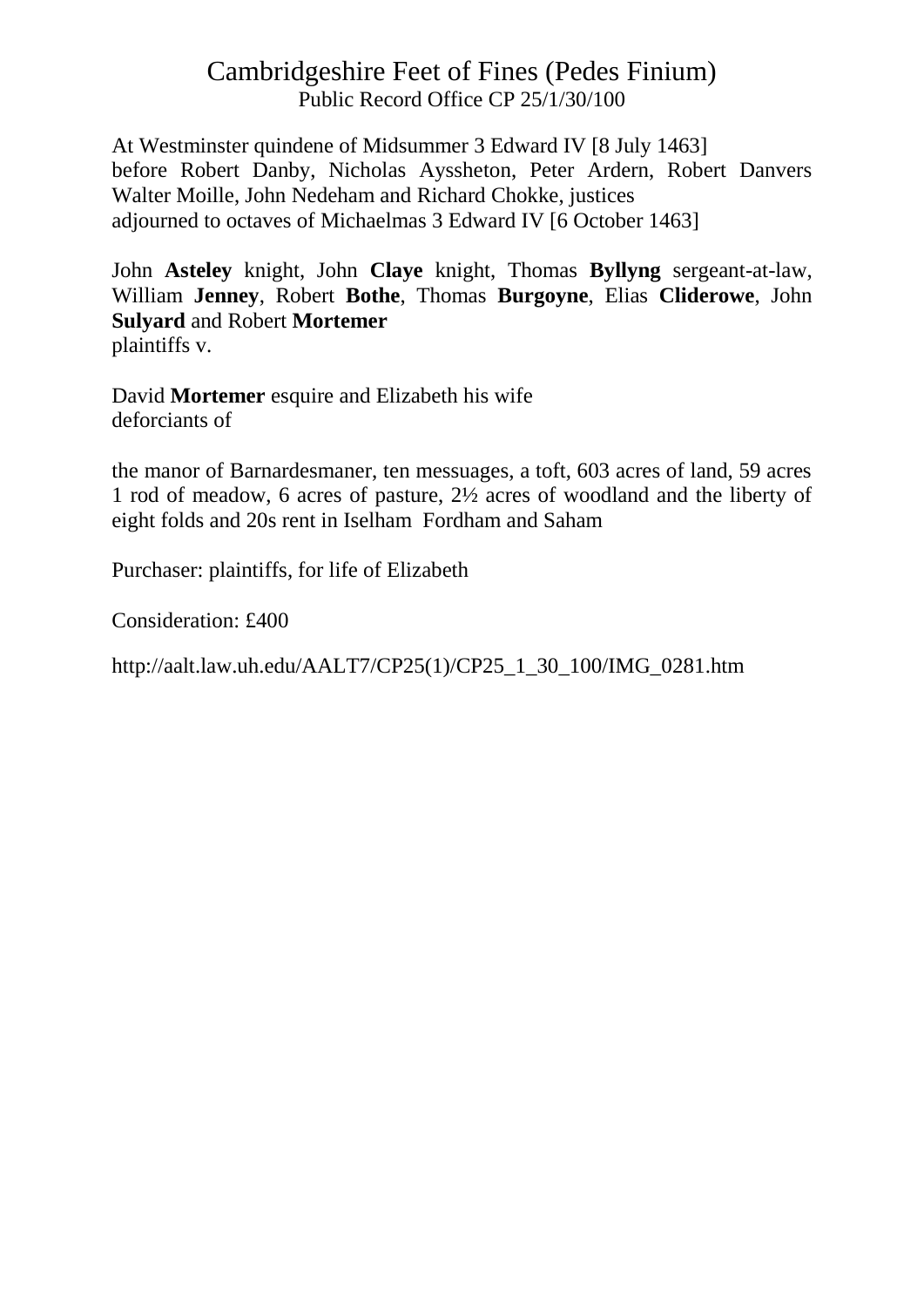At Westminster three weeks from Easter 3 Edward IV [1 May 1463] before Robert Danby, Nicholas Ayssheton, Peter Ardern, Robert Danvers Walter Moille, John Nedeham and Richard Chokke, justices

Geoffrey **Blodewell** of Balsham, Thomas **Lokton**, Thomas **Chyneley**, Thomas **Berde** and **Nicholas Bedford** plaintiffs v.

John **Totehill** of Swafham Priour in the county of Cambridge *gentilman* deforciant of

160 acres of land, 3 acres of meadow, 12 acres of pasture, 3 acres of woodland and 10s rent and a third part of a messuage, in Balsham and Westwrottyng

Purchaser: Geoffrey Blodewell

Consideration: £40

http://aalt.law.uh.edu/AALT7/CP25(1)/CP25\_1\_30\_100/IMG\_0280.htm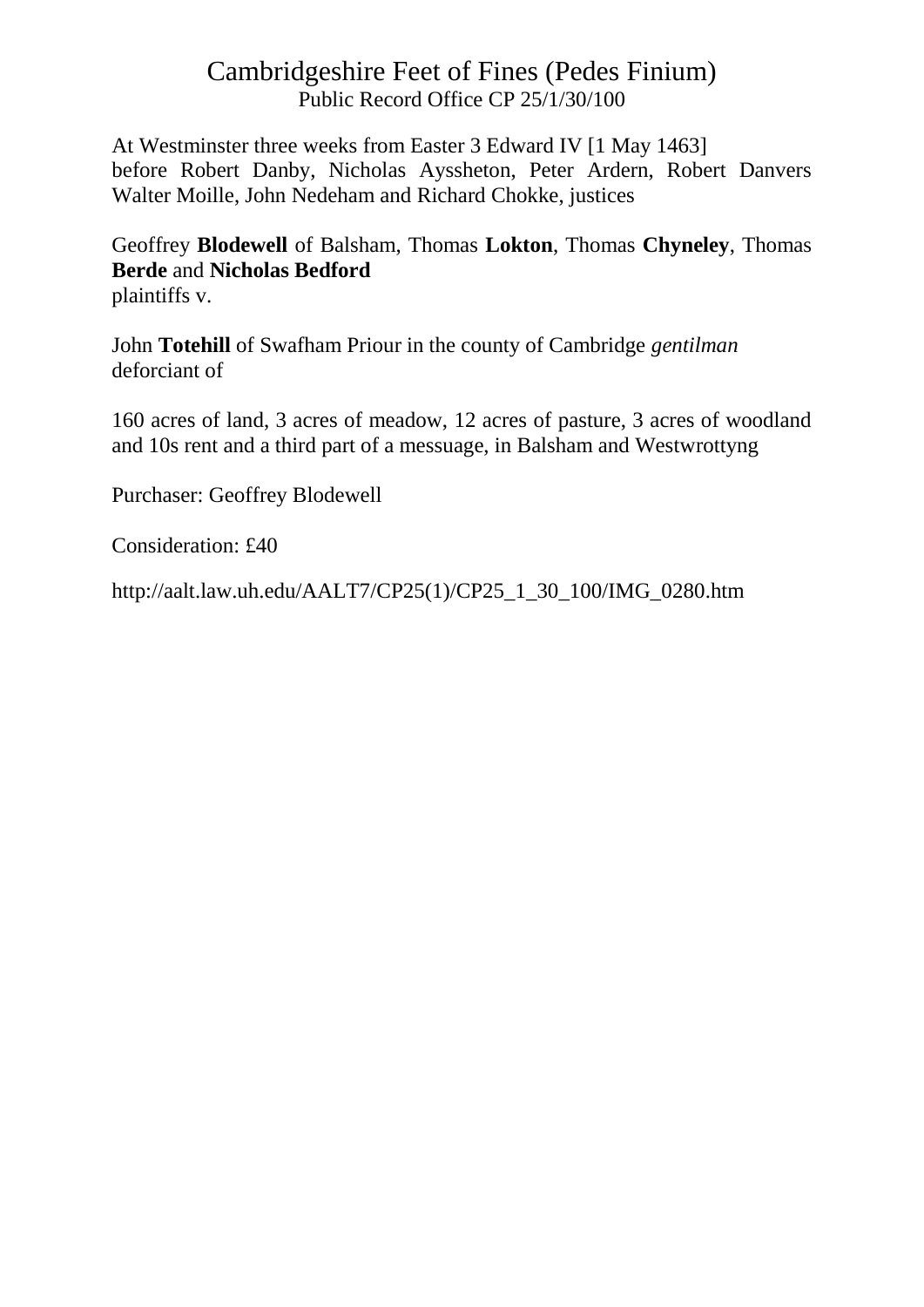At Westminster a month from Michaelmas 1 Edward IV [27 October 1461] before Robert Danby, Nicholas Ayssheton, Peter Ardern, Robert Danvers Walter Moille, John Nedeham and Richard Chokke, justices

Geoffrey **Blodewell**, John **Alyngton**, John **Eyre** and John Blodewell clerk plaintiffs v.

Henry **Caldebek** esquire and Alice his wife deforciants of

a mill, 160 acres of land, 3 acres of meadow, 12 acres of pasture, 3 acres of woodland, 10s rent and a third part of a messuage, in Balsham and Westwrottyng

Purchaser: Geoffrey Blodewell

Consideration: £40

http://aalt.law.uh.edu/AALT7/CP25(1)/CP25\_1\_30\_100/IMG\_0279.htm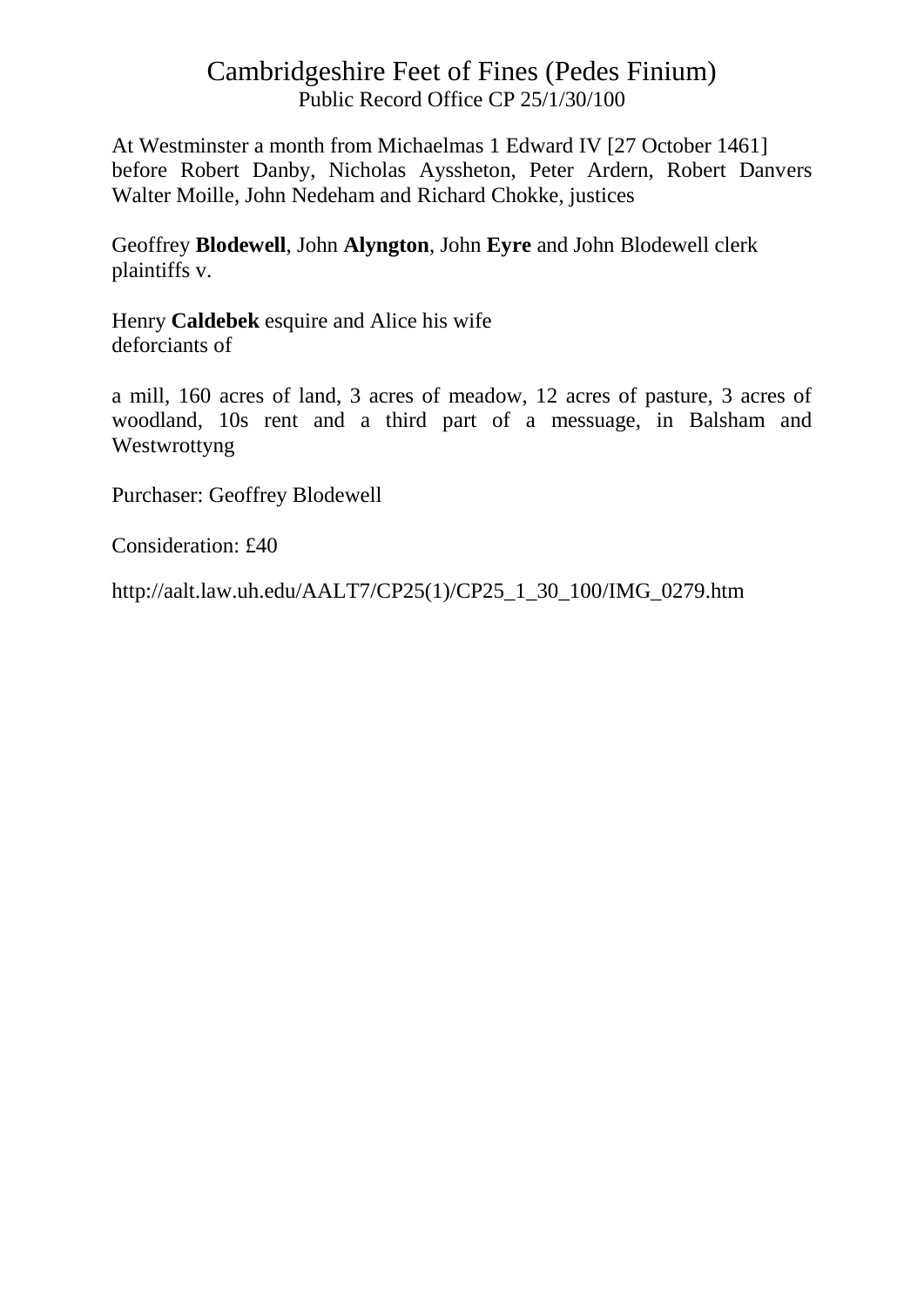At Westminster a month from Michaelmas 1 Edward IV [27 October 1461] before Robert Danby, Nicholas Ayssheton, Peter Ardern, Robert Danvers Walter Moille, John Nedeham and Richard Chokke, justices

Thomas **Bette** plaintiff v.

Thomas **Depden** deforciant of

a messuage, a toft, 60 acres of land and an acre of woodland in Longa Stowe by Caxton

Purchaser: Thomas Bette

Consideration: £20

http://aalt.law.uh.edu/AALT7/CP25(1)/CP25\_1\_30\_100/IMG\_0278.htm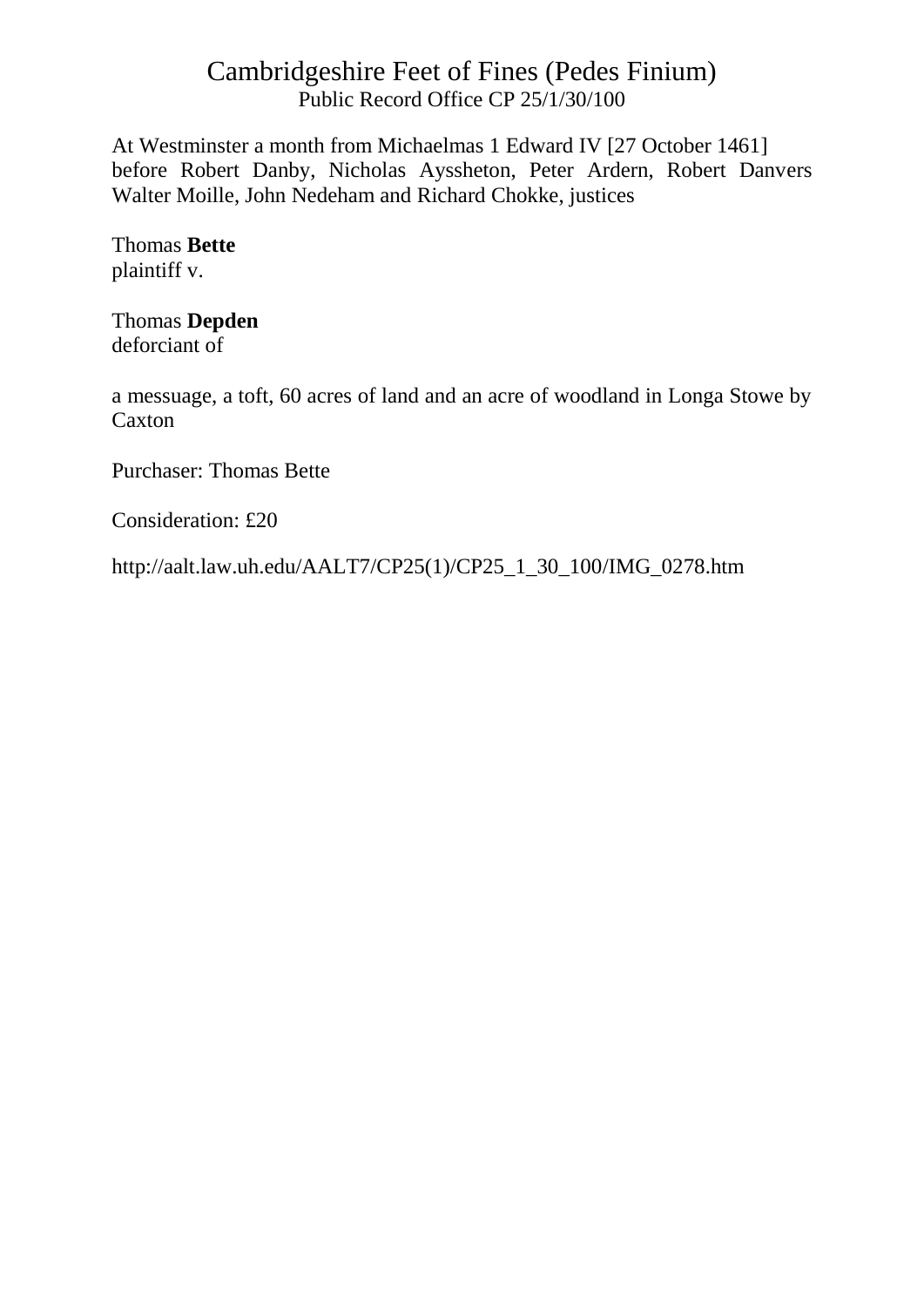At Westminster octaves of Martinmas 1 Edward IV [28 November 1461] before Robert Danby, Nicholas Ayssheton, Peter Ardern, Robert Danvers Walter Moille, John Nedeham and Richard Chokke, justices

# Richard **Hayward**, William **Rose**, John **Andrewe**, William **Cook** and William **Baldry**

plaintiffs v.

Thomas **Mollesley** and Margery his wife and Robert **Malvery** and Margaret his wife deforciants of

a messuage, 23½ acres of land and 1½ acres of meadow in Gamelyngey

Purchaser: John Andrewe

Consideration: 40 marks

http://aalt.law.uh.edu/AALT7/CP25(1)/CP25\_1\_30\_100/IMG\_0277.htm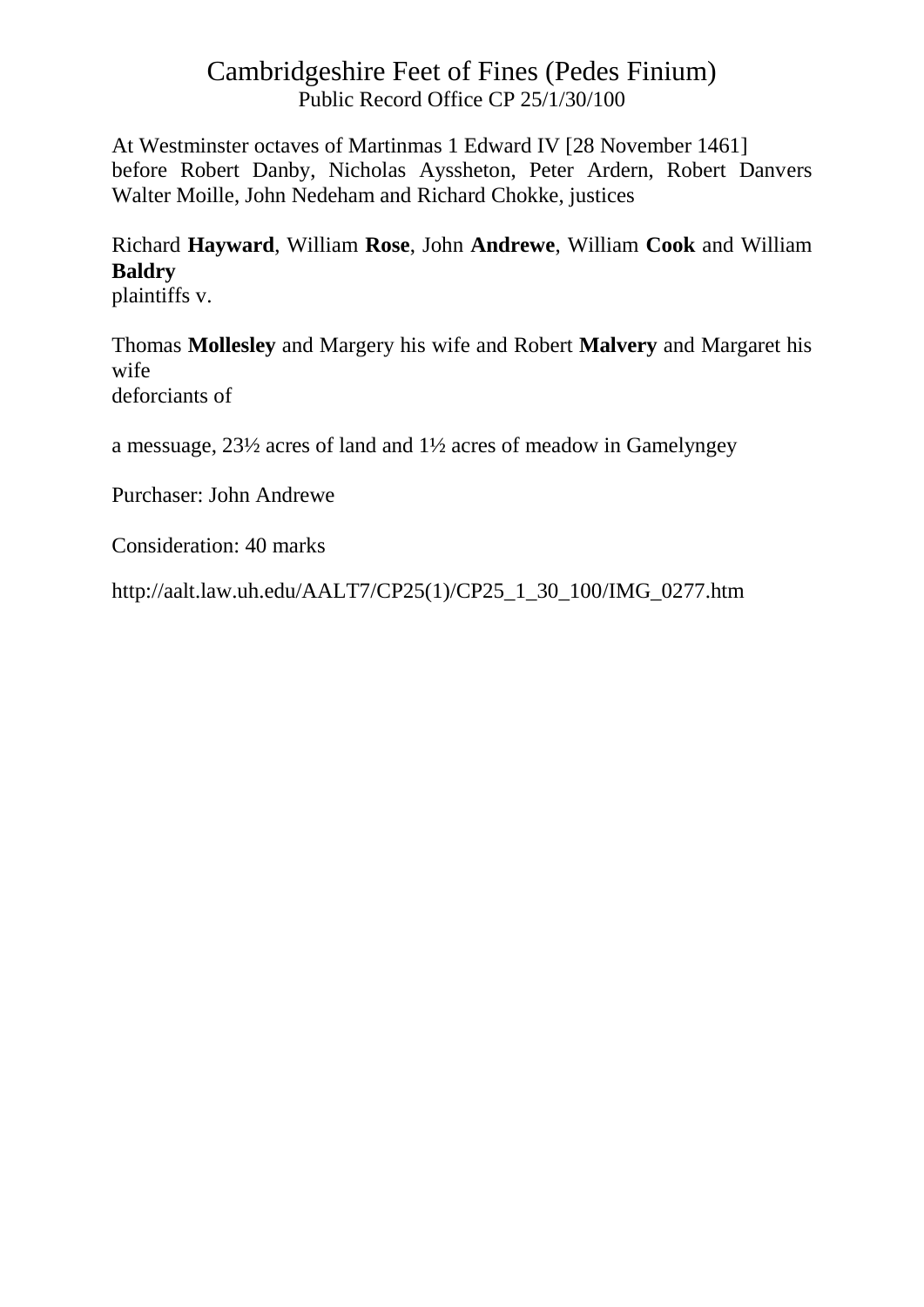At Westminster quindene of Michaelmas 1 Edward IV [13 October 1461] before Robert Danby, Nicholas Ayssheton, Peter Ardern, Robert Danvers Walter Moille, John Nedeham and Richard Chokke, justices

Thomas **Burgoyn**, William **Alyngton** and Lewis **Baynard** plaintiffs v.

Simon **Grene** and Agnes his wife, John **Hunden** and Alice his wife, Richard **Stewkyn** and Margaret his wife and John **Ricard** and Agnes his wife deforciants of

a messuage, 40 acres of land, 10 acres of meadow, 6 acres of pasture and 10 acres of marsh in Cotynham

Purchaser: Thomas Burgoyn

Consideration: £40

http://aalt.law.uh.edu/AALT7/CP25(1)/CP25\_1\_30\_100/IMG\_0276.htm